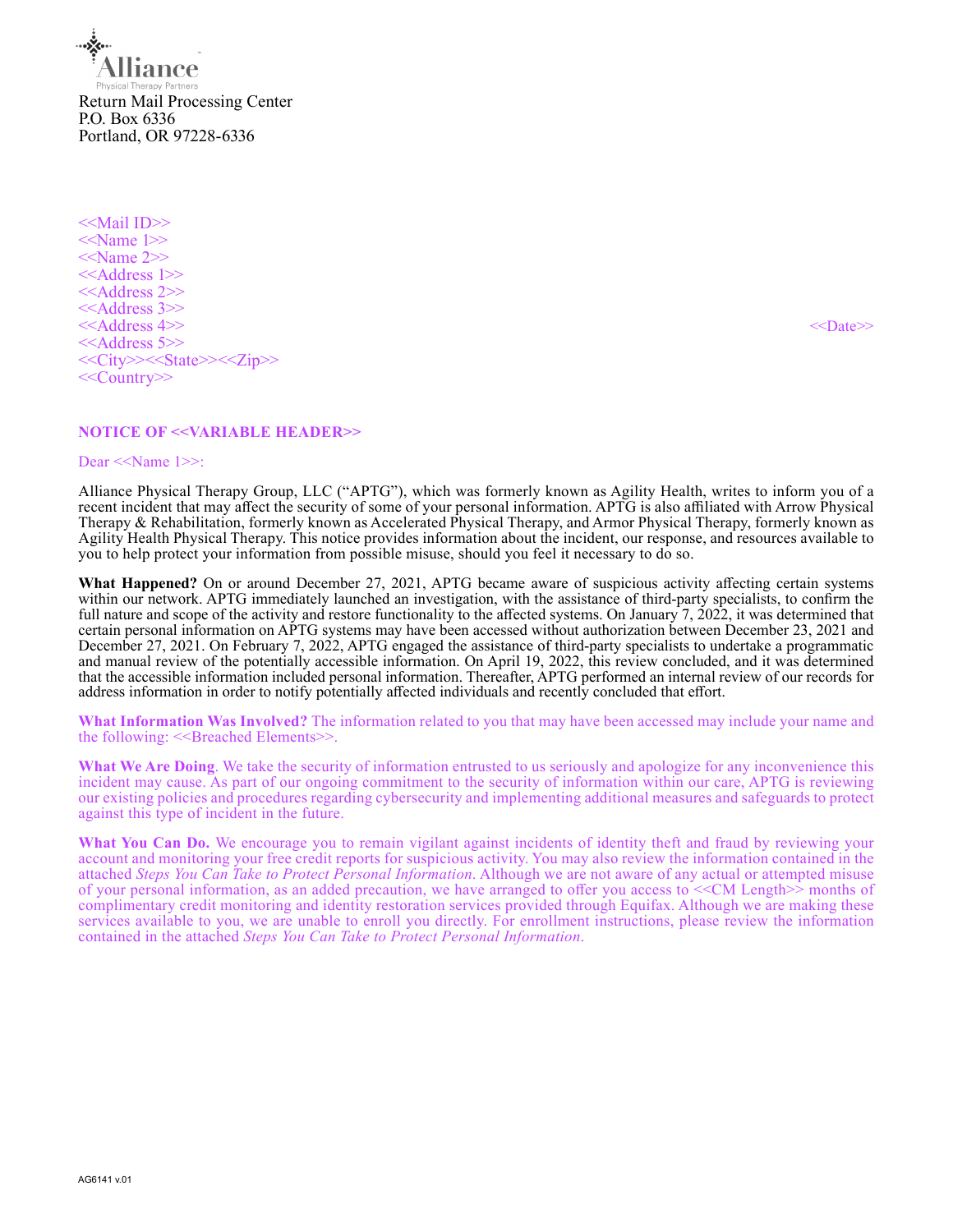**For More Information.** We understand that you may have questions about this incident that are not addressed in this letter. If you have additional questions, please call us at 855-960-3503, Monday through Friday, during the hours of 9:00 a.m. – 9:00 p.m. Eastern Time (excluding major holidays).

Sincerely,

Tiffany Warden

Tiffany Warden Corporate Compliance and Privacy Officer www.allianceptp.com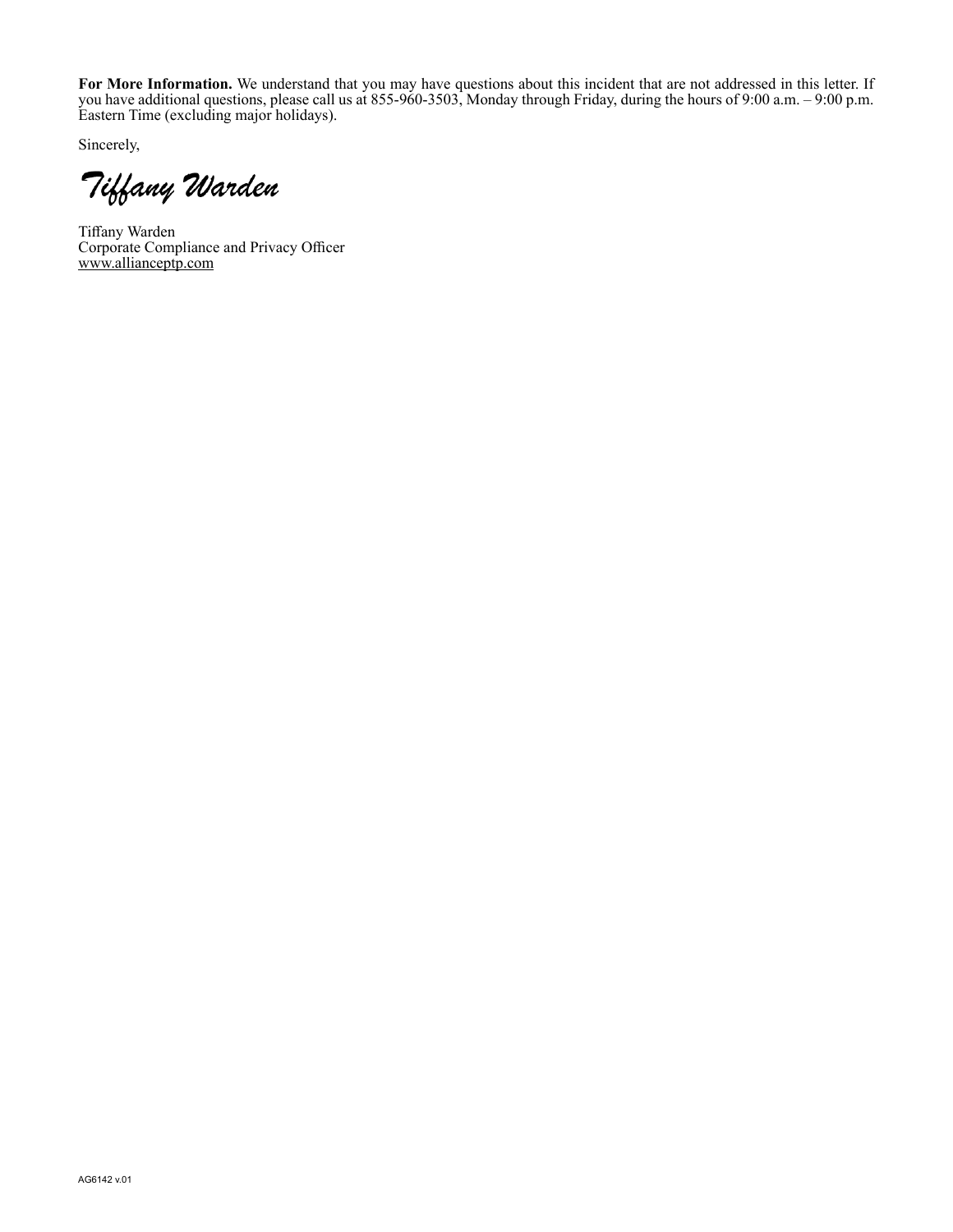## **Enroll in Credit Monitoring and Identity Restoration**

**Enter your Activation Code:** <*ACTIVATION CODE*> **Enrollment Deadline:** <*Enrollment Deadline*>

## **Equifax Credit Watch**™ **Gold**

 $*\overline{\text{Note:}}$  You must be over age 18 with a credit file to take advantage of the product

### **Key Features**

- Credit monitoring with email notifications of key changes to your Equifax credit report
- Daily access to your Equifax credit report<br>• WebScan notifications<sup>1</sup> when your person
- WebScan notifications<sup>1</sup> when your personal information, such as Social Security Number, credit/debit card or bank account
- numbers are found on fraudulent Internet trading sites<br>• Automatic fraud alerts<sup>2</sup>, which encourages potential lenders to take extra steps to verify your identity before extending credit, plus blocked inquiry alerts and Equifax credit report lock<sup>3</sup>
- Identity Restoration to help restore your identity should you become a victim of identity theft, and a dedicated Identity Restoration Specialist to work on your behalf
- Up to  $$1,000,000$  of identity theft insurance coverage for certain out of pocket expenses resulting from identity theft<sup>4</sup>

# **Enrollment Instructions**

Go to *www.equifax.com/activate* Enter your unique Activation Code of <<*ACTIVATION CODE>*> then click "Submit" and follow these 4 steps:

1. **Register:** 

Complete the form with your contact information and click "Continue".

- *If you already have a myEquifax account, click the 'Sign in here' link under the "Let's get started" header.*
- *Once you have successfully signed in, you will skip to the Checkout Page in Step 4*
- 2. **Create Account:**
	- Enter your email address, create a password, and accept the terms of use.
- 3. **Verify Identity:** 
	- To enroll in your product, we will ask you to complete our identity verification process.
- 4. **Checkout:**

Upon successful verification of your identity, you will see the Checkout Page.

Click 'Sign Me Up' to finish enrolling.

#### **You're done!**

The confirmation page shows your completed enrollment.

Click "View My Product" to access the product features.

### **Monitor Your Accounts**

Under U.S. law, a consumer is entitled to one free credit report annually from each of the three major credit reporting bureaus, Equifax, Experian, and TransUnion. To order your free credit report, visit www.annualcreditreport.com or call, toll-free, 1-877-322-8228. You may also directly contact the three major credit reporting bureaus listed below to request a free copy of your credit report.

Consumers have the right to place an initial or extended "fraud alert" on a credit file at no cost. An initial fraud alert is a 1-year alert that is placed on a consumer's credit file. Upon seeing a fraud alert display on a consumer's credit file, a business is required to take steps to verify the consumer's identity before extending new credit. If you are a victim of identity theft, you are entitled to an extended fraud alert, which is a fraud alert lasting seven years. Should you wish to place a fraud alert, please contact any one of the three major credit reporting bureaus listed below.

As an alternative to a fraud alert, consumers have the right to place a "credit freeze" on a credit report, which will prohibit a credit bureau from releasing information in the credit report without the consumer's express authorization. The credit freeze is designed to prevent credit, loans, and services from being approved in your name without your consent. However, you should be aware that using a credit freeze to take control over who gets access to the personal and financial information in your credit report may delay, interfere with, or

<sup>&</sup>lt;sup>1</sup> WebScan searches for your Social Security Number, up to 5 passport numbers, up to 6 bank account numbers, up to<br>6 email addresses, and up to 10 medical ID numbers. WebScan searches thousands of Internet sites where con *sites are not published and frequently change, so there is no guarantee that we are able to locate and search every possible Internet site where consumers' personal information is at risk of being traded.*

<sup>&</sup>lt;sup>2</sup> The Automatic Fraud Alert feature is made available to consumers by Equifax Information Services LLC and fulfilled on its behalf by Equifax Consumer *Services LLC.* 

<sup>&</sup>lt;sup>3</sup> Locking your Equifax credit report will prevent access to it by certain third parties. Locking your Equifax credit report will not prevent access to your<br>Credit report at any other credit reporting agency. Entities tha *and courts in certain circumstances; companies using the information in connection with the underwriting of insurance, or for employment, tenant or background screening purposes; companies that have a current account or relationship with you, and collection agencies acting on behalf of those whom you*  owe, companies that authenticate a consumer's identity for purposes other than granting credit, or for investigating or preventing actual or potential fraud;<br>and companies that wish to make pre-approved offers of credit or

<sup>4</sup> *The Identity Theft Insurance benefit is underwritten and administered by American Bankers Insurance Company of Florida, an Assurant company, under*  group or blanket policies issued to Equifax, Inc., or its respective affiliates for the benefit of its Members. Please refer to the actual policies for terms,<br>conditions, and exclusions of coverage. Coverage may not be ava